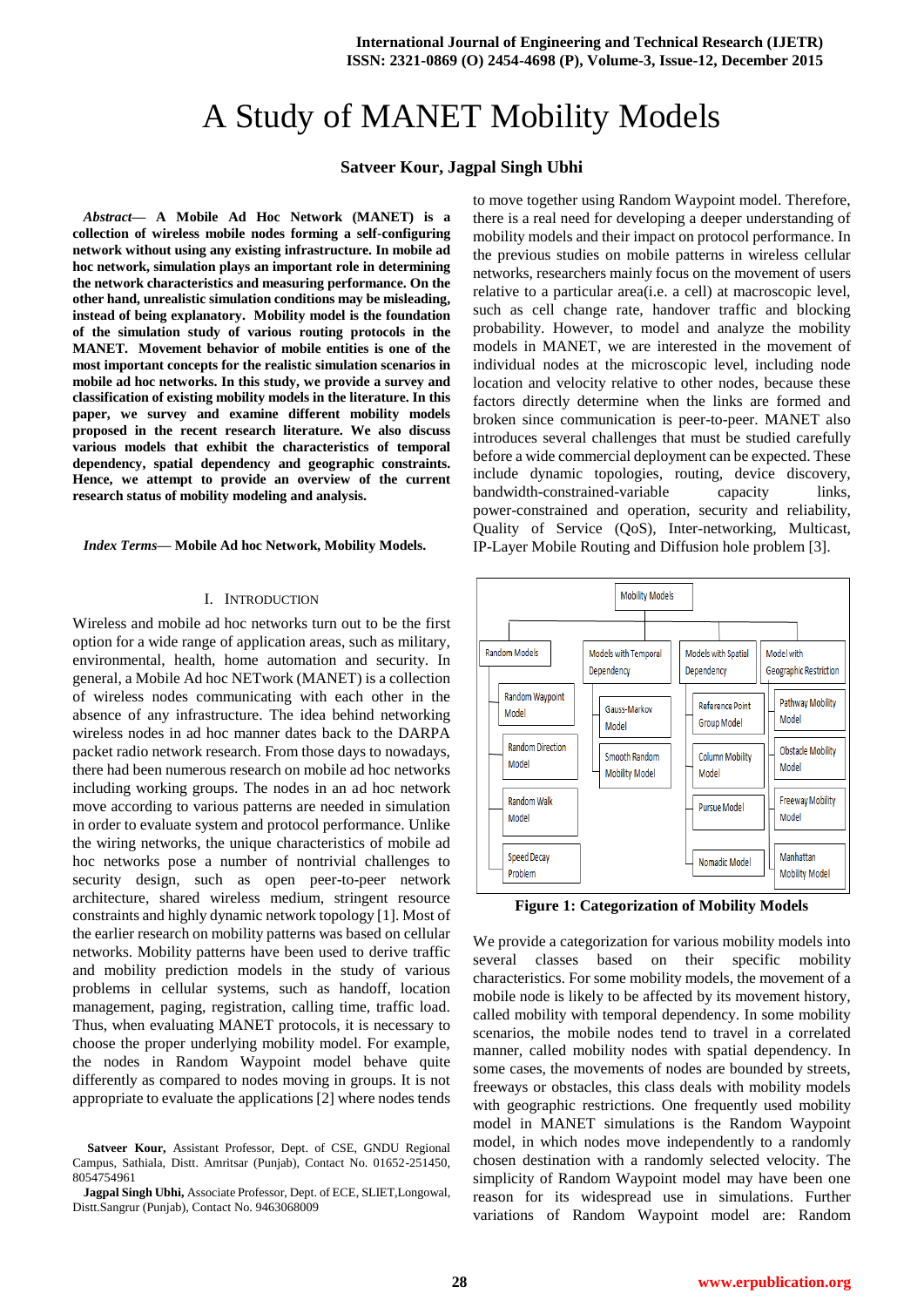Direction Model, Random Walk Model. The remainder of this paper is organized as follows. In section 2, we describe the commonly used Random Waypoint Model, some of its stochastic properties and two of its variations. In section 3, we discuss two mobility models with temporal dependency, the Gauss-Markov Mobility Model and the Smooth Random Mobility Model. In section 4, several mobility models with spatial dependency are discussed. The mobility models with geographic restriction are discussed in section 5. We conclude this paper in section 6.

## II. RANDOM-BASED MOBILITY MODELS

In random-based mobility models, the mobile nodes move randomly and freely without restrictions. For all the nodes, the destination, speed and direction are all chosen randomly and independently of other nodes [4].

# **2.1 The Random Waypoint Model**

RWP (Random Waypoint) Mobility Model includes pauses between changes in direction and/or speed. A mobile node takes some period of time by staying in one location. After expiring this time period, the mobile nodes chooses a random speed and a random direction in the simulation area. The speed is uniformly distributed in min-speed and max-speed. The mobile node travels in the selected newly direction with the selected speed. Upon arrival, the mobile node pauses for a specified period of time repeating same process again [5].

## **2.2 Random Walk Model**

RW (Random Walk) mobility model was originally proposed to emulate the unpredictable movement of particles in physics. It is also called Brownian Motion. In this mobility model, a mobile node moves from its current location to a new location by randomly choosing a direction and speed in which to travel. The new direction and speed are both chosen from predefined ranges, [0, 2\*pi] and [min-speed, max-speed] respectively. Each movement in the Random Walk Mobility Model occurs in either a constant time t or a constant traveled d distance, at the end of which a new direction and speed are calculated. The Random walk model has similarities with the Random Waypoint model because the node movement has strong randomness in both models [6]. We can think the Random Walk model as the specific Random Waypoint model with Zero pause time.

#### **2.3 Random Direction Model**

RD (Random Direction) mobility model was created to overcome density waves in the average neighbors produced by RWP model. In this model, the node randomly chooses a direction and then travels to the border of the simulation area in this direction. Once the boundary is reached, the node pauses for a specified time, chooses another angular direction between 0 and 180 degrees and repeats the process [7].

#### III. MOBILITY MODELS WITH TEMPORAL DEPENDENCY

Node mobility may be limited and constrained by acceleration, velocity and rate of change of direction. Next velocity of moving node may depend upon previous velocity. So, almost all velocities of moving nodes are "correlated". This mobility characteristic is called *Temporal Dependency* of velocity.

#### **3.1 Gauss-Markov Mobility Model**

The Gauss-Markov Mobility Model was first introduced by Liang and Haas and widely utilized. In this model, the velocity of mobile node is assumed to be correlated over time and modeled as Gauss-Markov stochastic process. It was designed to adapt to different levels of randomness via tuning parameters. Initially each mobile node is assigned a current speed and direction [8]. At each fixed intervals of time n a movement occurs by updating the speed and direction of each mobile node. Specifically, the value of speed and direction at the nth instance is calculated based on the basis of the value of speed and direction at the  $(n-1)$ <sup>st</sup> instance and a random variable using the following equations:

Sn= alpha \* Sn-1 +  $(1+$  alpha)\*S + sqrt  $(1-$ alpha 2)\*SXn-1 ………Eq. (1)

Dn= alpha \* Sn-1 +  $(1+alpha)*D$  + sqrt  $(1-alpha 2)*DXn-1$ ………Eq. (2)

Where Sn and Dn are the new speed and direction of the mobile node at the time interval n, where  $0 < \alpha$ lpha <1, is the tuning parameter used to vary the randomness s and d are constants representing the mean value of speed and direction as n-> infinity and SXn-1 and DXn-1 are random variables from a Gaussian distribution. Speed and Direction are calculated by using Eq. (1) and Eq. (2) respectively. Random values can be obtained by setting alpha=0 and linear motion can be obtained by setting alpha=1.The value of alpha between 0 and 1, intermediate levels of randomness are obtained. The next location is calculated on the basis of the current location, speed and direction of the movement. At time interval t, position of mobile nodes is calculated by equations:

$$
Xt = Xt-1+St-1
$$
  $Cos$   $(Dt-1)$ 

$$
\begin{array}{ll}\n & \text{Equation 1: } \text{Eq. (3)} \\
\text{Yt=Yt-1+St-1} & \text{Sin} \quad \text{(Dt-1)} \\
& \text{Equation 2: } \text{Equation 3: } \text{Equation 4: } \text{Equation 5: } \text{Equation 5: } \text{Equation 6: } \text{Equation 7: } \text{Equation 7: } \text{Equation 7: } \text{Equation 8: } \text{Equation 7: } \text{Equation 8: } \text{Equation 8: } \text{Equation 9: } \text{Equation 9: } \text{Equation 1: } \text{Equation 1: } \text{Equation 1: } \text{Equation 1: } \text{Equation 2: } \text{Equation 3: } \text{Equation 3: } \text{Equation 4: } \text{Equation 5: } \text{Equation 5: } \text{Equation 6: } \text{Equation 7: } \text{Equation 7: } \text{Equation 8: } \text{Equation 1: } \text{Equation 1: } \text{Equation 1: } \text{Equation 1: } \text{Equation 2: } \text{Equation 3: } \text{Equation 3: } \text{Equation 4: } \text{Equation 5: } \text{Equation 6: } \text{Equation 7: } \text{Equation 7: } \text{Equation 8: } \text{Equation 1: } \text{Equation 1: } \text{Equation 1: } \text{Equation 1: } \text{Equation 1: } \text{Equation 1: } \text{Equation 2: } \text{Equation 2: } \text{Equation 3: } \text{Equation 3: } \text{Equation 4: } \text{Equation 5: } \text{Equation 1: } \text{Equation 1: } \text{Equation 1: } \text{Equation 1: } \text{Equation 1: } \text{Equation 2: } \text{Equation 3: } \text{Equation 1: } \text{Equation 2: } \text{Equation 3: } \text{Equation 4: } \text{Equation 5: } \text{Equation 1: } \text{Equation 1: } \text{Equation 1: } \text{Equation 2: } \text{Equation 1: } \text{Equation 3: } \text{Equation 1: } \text{Equation 1: } \text{Equation 2: } \text{Equation 1: } \text{Equation 3: } \text{Equation 1: }
$$

Xt and Yt are the nest X-dimesion and Y-dimension of node at time interval, t. These parameters are calculated by using Eq. (3) and Eq. (4) respectively and completely based upon the previous calculated parameters Sn and Dn (Speed and Direction).

#### **3.2 Smooth Random Mobility Model**

As a result, unrealistic movement behavior of mobile nodes occurs, because of memoryless nature of Random Mobility Model. It does not seem natural the sharp turn and sudden acceleration or deceleration of moving nodes. So, Bettstetter proposes a model to change the speed and direction of node movement smoothly and incrementally. The mobile nodes in real life tend to move at certain speeds  ${V^1}_{\text{pref}}$ ,  ${V^2}_{\text{pref}}$ , ....., V<sup>n</sup><sub>pref</sub>}, rather than at speeds purely uniformly distributed in the range  $[0, V_{\text{max}}]$ . The probability distribution of node velocity is as follows: the speed within the set of preferred speed values has a high probability, while a uniform distribution is assumed on the remaining part of entire interval  $[0, V_{\text{max}}]$ . The frequency of speed change is assumed to be a Poisson process in Smooth random Mobility Model [7].

#### IV. MOBILITY MODELS WITH SPATIAL DEPENDENCY

The location, speed and movement direction of mobile node are not affected by other nodes in the neighborhood in case of Random Waypoint model and other random models. Above said models do not capture many realistic scenarios of mobility. Some MANET applications like team collaboration among users, battlefield and disaster relief areas exists and users likely to follow the team leader. So, velocities of different nodes are 'correlated' in space, thus we call this characteristic as the *Spatial Dependency* of velocity.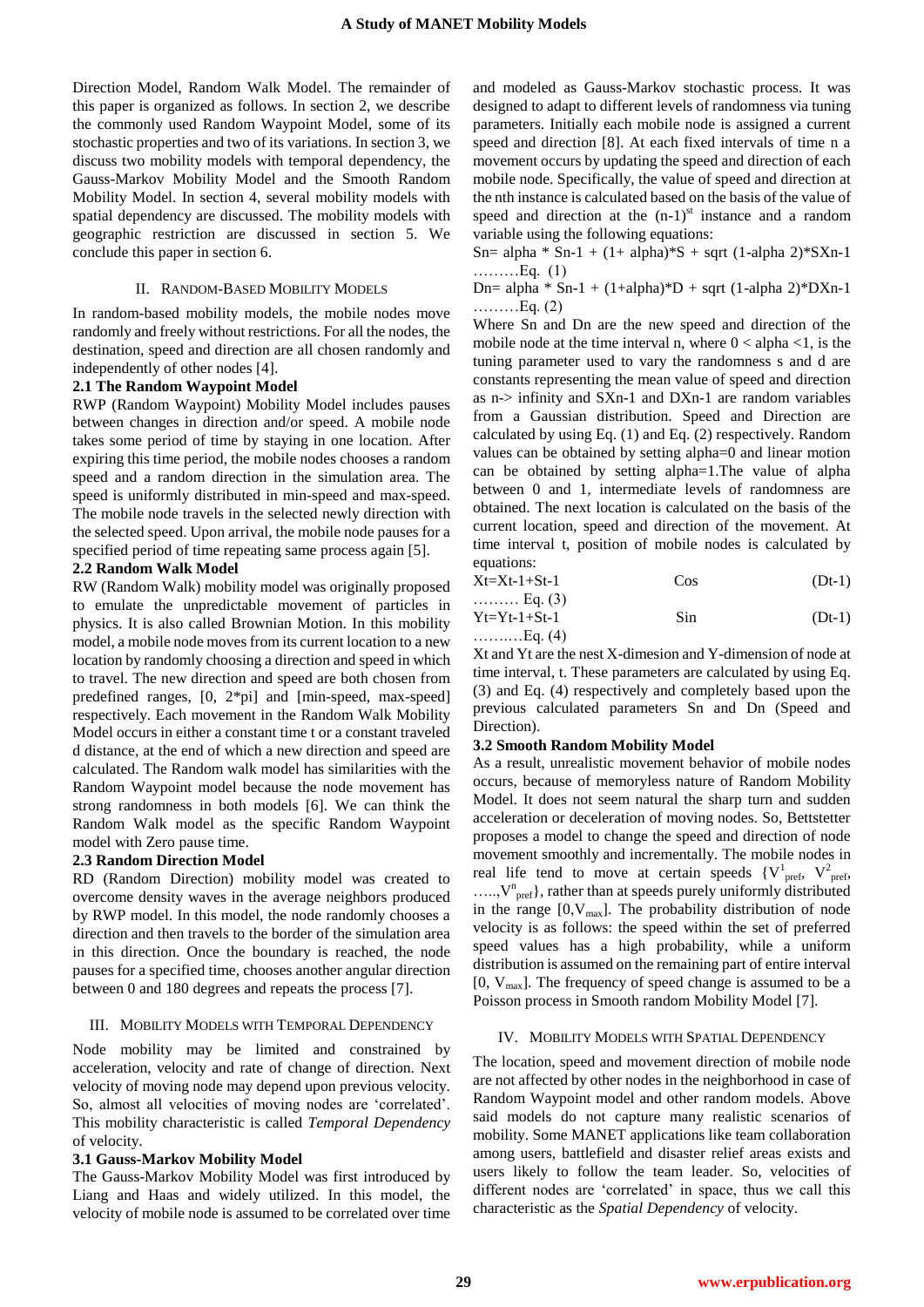# **International Journal of Engineering and Technical Research (IJETR) ISSN: 2321-0869 (O) 2454-4698 (P), Volume-3, Issue-12, December 2015**

#### **4.1 Reference Point Group Mobility Model (RPGM)**

In RPGM model, the mobile nodes in MANET move together in a group or platoon. Each group has a centre, which is either a logical centre or group leader node. We assume that the centre is the group leader. So, each group has composed of one leader and a number of members. The movement of group leader at time t can be represented by motion vector  $\overline{V}_{group}^t$ . The motion vector  $V_{group}^t$  can be randomly chosen or carefully designed based on certain predefined paths. Same as, the movement of group members are also affected by the movement of its group leader. Here, mobility is assigned with a *reference point* that follows the group movement. Upon this predefined reference point, each mobile node could be randomly placed in the neighborhood. The motion vector of group member *i* at time *t*,  $V_i^t$ , can be described as

$$
V_i^t = V_{group}^t + RM_i^t
$$
  
............Eq. (5)

Where the motion vector  $RM_i^t$  is a random vector decided by group member *i* from its own reference point. In Eq. (5), the motion vector of  $i<sup>th</sup>$  member is calculated by adding up the motion vector of group,  $V_{group}^t$  and Random vector of member *i,* at time interval, *t*. Many realistic scenarios could be modeled and generated with this framework, by properly choosing the checkpoints along the preferred motion path of group leader [9].

# **4.2 Column Mobility Model (CMM)**

The column mobility model represents a set of mobile nodes that move in a certain fixed direction. The research area in which column mobility model used is destroying mines by military robots. It is derived from RPGM with the main difference being that groups in CMM move in columns and not in random fashion. Let  $P_i^t = (X_i^t, Y_i^t)$  be the position of node *i* at time *t* and  $RP_i^t = (X_i^t, Y_i^t)$  be the reference point of node *i* at time  $t$ . At time slot  $t$ , the mobile node  $i$  is to update its reference point  $\mathbb{RP}^1$  by adding an advance vector  $\alpha_i^t$  to its previous reference point *RP<sup>i</sup> t-1* . So,

*RP<sup>i</sup> t* = *RP<sup>i</sup> t-1* + *α<sup>i</sup> t*  ……… ……Eq. (6)

where the advance vector  $\alpha_i^t$  is the predefined offset used to move the reference grid of node *i* at time *t*. After the reference point is updated, the new position of mobile node *i* is to randomly deviate from the updated reference point by random vector  $w_i^t$ . So,

$$
P_i' = \t R P_i' + \t w_i'
$$
  
............ Eq. (7)

In Eq. 6, reference point has been calculated on the basis of advance vector, which is further used in calculation of finding next position of moving node shown in Eq. 7. If the mobile node goes beyond the boundary of a simulation field, it flipped to 180 degree. Thus the mobile node is able to move towards the center of simulation field in the new direction [13].

#### V. MOBILITY MODEL WITH GEOGRAPHIC RESTRICTION

Another limitation of Random Waypoint mobility model is its unconstrained motion of mobile nodes. In the natural scenarios, mobile nodes have the freedom to move freely and randomly everywhere in the environment. Same as, the motion of vehicles is bounded to freeways or local streets in the urban area and on campus, the pedestrians may be blocked by the buildings and other obstacles. So, movement of nodes must be in pseudo-random fashion on predefined pathway in

the simulation field. This kind of mobility model is called a *mobility model with geographic restriction.*

# **5.1 Pathway Mobility Model**

This mobility model is generated in the form of a graph denoted by G, having buildings in the form of vertices, V and set of edges, E, model the streets and freeways between those buildings.

#### $G=(V, E)$

This corresponding graph can be either randomly generated or carefully defined based on the real map of a city in which simulation has to be done. On the edges of the graph, mobile nodes are placed. For each node, a destination is randomly chosen and node moves towards this destination through the shortest path along with the edges. At the arrival on the destination, node pauses for a pause time,  $T_{\text{pause}}$  time and then chooses the next destination for the next movement. This process continues until the simulation ends. In this model, the mobile nodes are only allowed to move on pathways. The nodes are traveling in a pseudo-random fashion on the pathways due to certain level of randomness exists. In the Freeway and Manhattan Mobility models, mobile nodes are restricted to the pathway in the simulation field [10].

## **5.2 Obstacle Mobility Model**

Because geographic constraint plays an important role in mobility models, there may be the provision of obstacles existing in the simulation field. If obstacles come in the path of moving node, node has to change its trajectory. Obstacles also affect the speed of moving nodes. The common example is radio propagation. Whereas, radio signals behave well in outdoor environment and behave poorly with some attenuation in outdoor environment. Johansson, Larsson and Hedman et al. [11] develop three realistic mobility scenarios to depict the movement of mobile users in real life, including

- 1. **Conference scenario**consisted of 50 people attending a conference, having some people with very low mobility and most of them are static.
- 2. **Event Coverage scenario** where a group of highly mobile people or vehicles are modeled. Those mobile nodes are frequently changing their positions.
- 3. **Disaster Relief scenarios**where some nodes move very fast and others move very slowly.

Obstacles are placed in the form of rectangular boxes in random fashion manner on the simulation field. A proper movement trajectory is chosen by the mobile node to avoid running such obstacles. The signal is fully absorbed by the obstacle when the radio signal propagates. Jardosh, Belding-Royer and Almeroth et al. [12] also investigate the impact of obstacles on mobility modeling in depth. Here, the movement trajectories and the radio propagation of mobile nodes are restricted somewhere. They analyzed very clearly that people in daily life usually follow the predefined paths between buildings instead of nodes moving randomly.

#### VI. CONCLUSION

Here, we examined the mobility models with its properties and exhibit different mobility characteristics. We expected that these mobility models behave differently and influence the protocol performance in different ways. Each model has its own unique and specific mobility characteristics. On the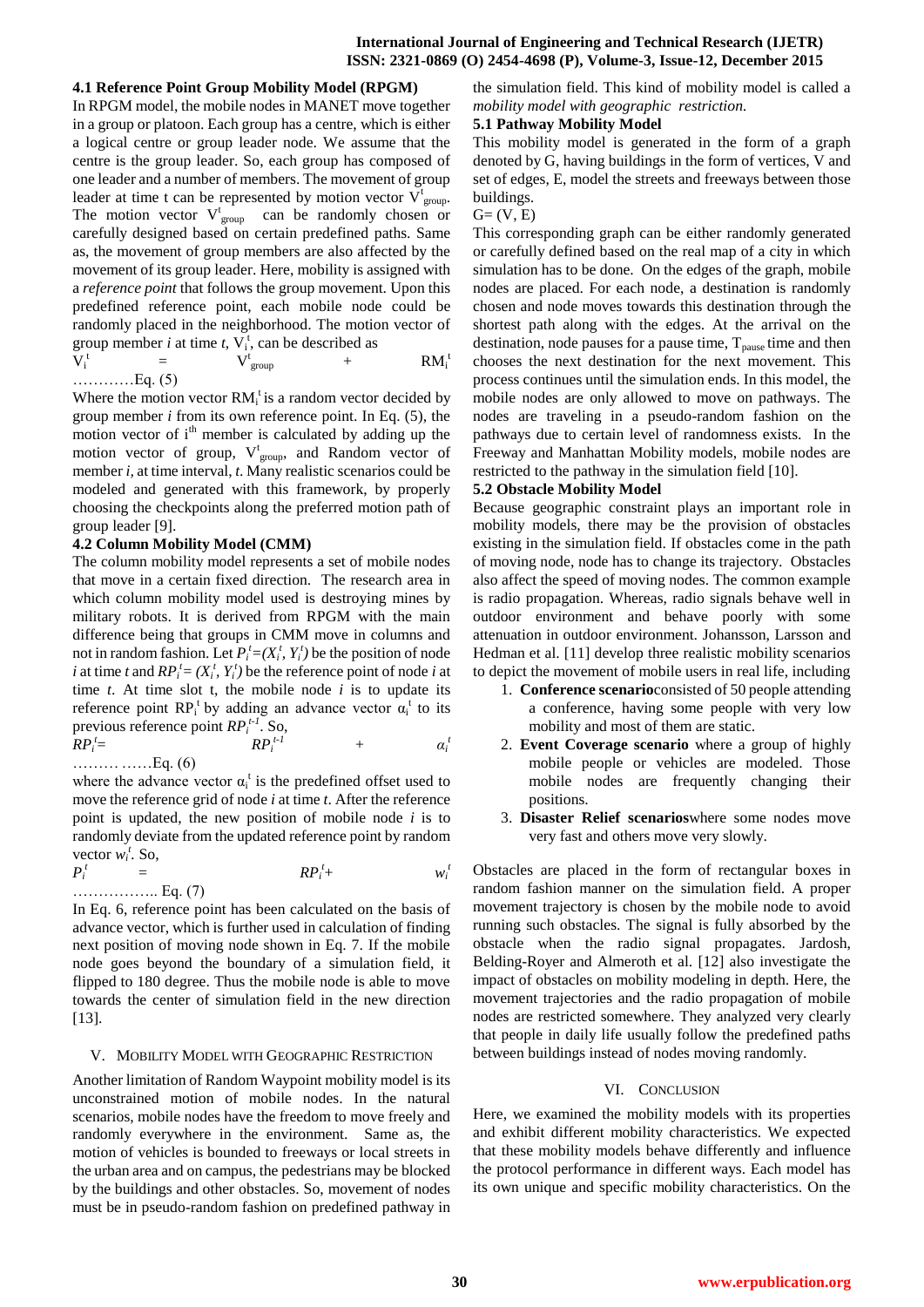| basis of characteristics, these are the comparative features of |  |  |  |
|-----------------------------------------------------------------|--|--|--|
|-----------------------------------------------------------------|--|--|--|

mobility models in its own category:

| <b>Characteristics</b>                              | <b>Random Waypoint Model</b>                                                                                                             | <b>Random Walk Model</b>                                                                  | <b>Random Direction Model</b>                                                                                    |
|-----------------------------------------------------|------------------------------------------------------------------------------------------------------------------------------------------|-------------------------------------------------------------------------------------------|------------------------------------------------------------------------------------------------------------------|
| <b>Proposed By</b>                                  | Proposed by Johnson and<br>Maltz [14].                                                                                                   | Proposed<br>by<br>Karl<br>Pearson [21].                                                   | Proposed by Royer, Melliar-Smith<br>& Moser [15].                                                                |
| <b>Key Features</b>                                 | Vmax, Tpause are the key<br>factors, where Vmax is the<br>maximum speed and Tpause<br>is the stop time upon reaching<br>the destination. | It is the specific type of<br>Random<br>Waypoint<br>model<br>with<br>Tpause<br>$time=0$ . | Vmax, Tpause is there, node<br>randomly chooses a direction and<br>moves direction between 0 and 180<br>degrees. |
| <b>Distribution</b><br><b>Node</b><br><b>Method</b> | Uniform                                                                                                                                  | Uniform                                                                                   | Uniform                                                                                                          |
| <b>Memory/Memoryless</b>                            | Memory less                                                                                                                              | Memory less                                                                               | Memory less                                                                                                      |
| <b>Average Speed</b>                                | <b>Nodes</b><br>move<br>at<br>average<br>relative speed between (0,<br>Vmax).                                                            | At each interval t, node<br>moves $\theta(t)$ from $(0,2\pi)$                             | Node moves $(-\pi/4,$<br>$\pi/4$ )<br>with<br>probability of 61.4%.                                              |
| <b>Distribution Method</b>                          | Method used is Probability<br>Distribution                                                                                               | Uniform or<br>Gaussian<br>Distribution                                                    | Non-uniform spatial node or density<br>wave method is used.                                                      |
| <b>Border Effect</b>                                | It has mean-ergodic property.                                                                                                            | border-effect<br>has<br>It<br>property.                                                   | affects<br>from<br>border-effect<br>It<br>property but also<br>deals<br>with<br>directional affect.              |
| <b>Entity/Group</b><br><b>Mobility Model</b>        | It comes under in Entity<br>mobility model.                                                                                              | It comes under in Entity<br>mobility model.                                               | It comes under in Entity mobility<br>model.                                                                      |
| <b>Temporal</b><br><b>Dependency</b>                | <b>It</b><br>restricts<br>Temporal<br>Dependency.                                                                                        | It restricts<br>Temporal<br>Dependency.                                                   | It restricts Temporal Dependency.                                                                                |
| <b>Spatial Dependency</b>                           | No Spatial Dependency is<br>there.                                                                                                       | No Spatial Dependency<br>is there.                                                        | No Spatial Dependency is there.                                                                                  |
| Geographic<br><b>Restrictions</b>                   | No Geographic Restrictions<br>are there.                                                                                                 | N <sub>o</sub><br>Geographic<br>Restrictions are there.                                   | No Geographic Restrictions are<br>there.                                                                         |

**Table 1: Comparison of Random Mobility Models**

# **Table 2: Comparison of Mobility Models with Temporal Dependency**

| <b>Characteristics</b>                                       | <b>Gauss-Markov Mobility Model</b>                                                                                | <b>Smooth Random Mobility Model</b>                                                                                                         |
|--------------------------------------------------------------|-------------------------------------------------------------------------------------------------------------------|---------------------------------------------------------------------------------------------------------------------------------------------|
| <b>Proposed By</b>                                           | Proposed by Liang and Haas [16].                                                                                  | Proposed by Bettstetter [17].                                                                                                               |
| <b>Key Factor</b>                                            | Correlated velocity of mobile node<br>Sn, direction Dn and variance Xt, Yt<br>are the key factors.                | Preferred speeds $\{V^1_{\text{pref}}, V^2_{\text{pref}}, \ldots, V^n_{\text{pref}}\}$<br>and maximum speed, $V_{max}$ are the key factors. |
| <b>Node Distribution Method</b>                              | Uniform                                                                                                           | Uniform                                                                                                                                     |
| <b>Memory/Memoryless</b>                                     | Memoryless, strong<br>memory<br>and<br>some memory.                                                               | Memory                                                                                                                                      |
| <b>Average Speed</b>                                         | Nodes move at average relative speed<br>between (0, Vmax) and flipped to 180<br>degree if reach to boundary line. | Both direction and speed are partly decided<br>by previous values. Node flipped between $[-\pi,$<br>$\pi$ ].                                |
| <b>Distribution Method</b>                                   | Method used is Gaussian distribution.                                                                             | It is the Poisson process followed by<br>probability distribution.                                                                          |
| <b>Border Effect</b>                                         | It has border-effect property.                                                                                    | It has border-effect property.                                                                                                              |
| <b>Entity/Group Mobility Model</b>                           | It comes under in Entity mobility<br>model.                                                                       | It comes under in Entity mobility model.                                                                                                    |
| <b>Temporal Dependency</b><br>It allows Temporal Dependency. |                                                                                                                   | It allows Temporal Dependency.                                                                                                              |
| <b>Spatial dependency</b>                                    | No Spatial Dependency is there.                                                                                   | No Spatial Dependency is there.                                                                                                             |
| <b>Geographic Restrictions</b>                               | No Geographic Restrictions are there.                                                                             | No Geographic Restrictions are there.                                                                                                       |

# **Table 3: Comparison of Mobility Models with Spatial Dependency**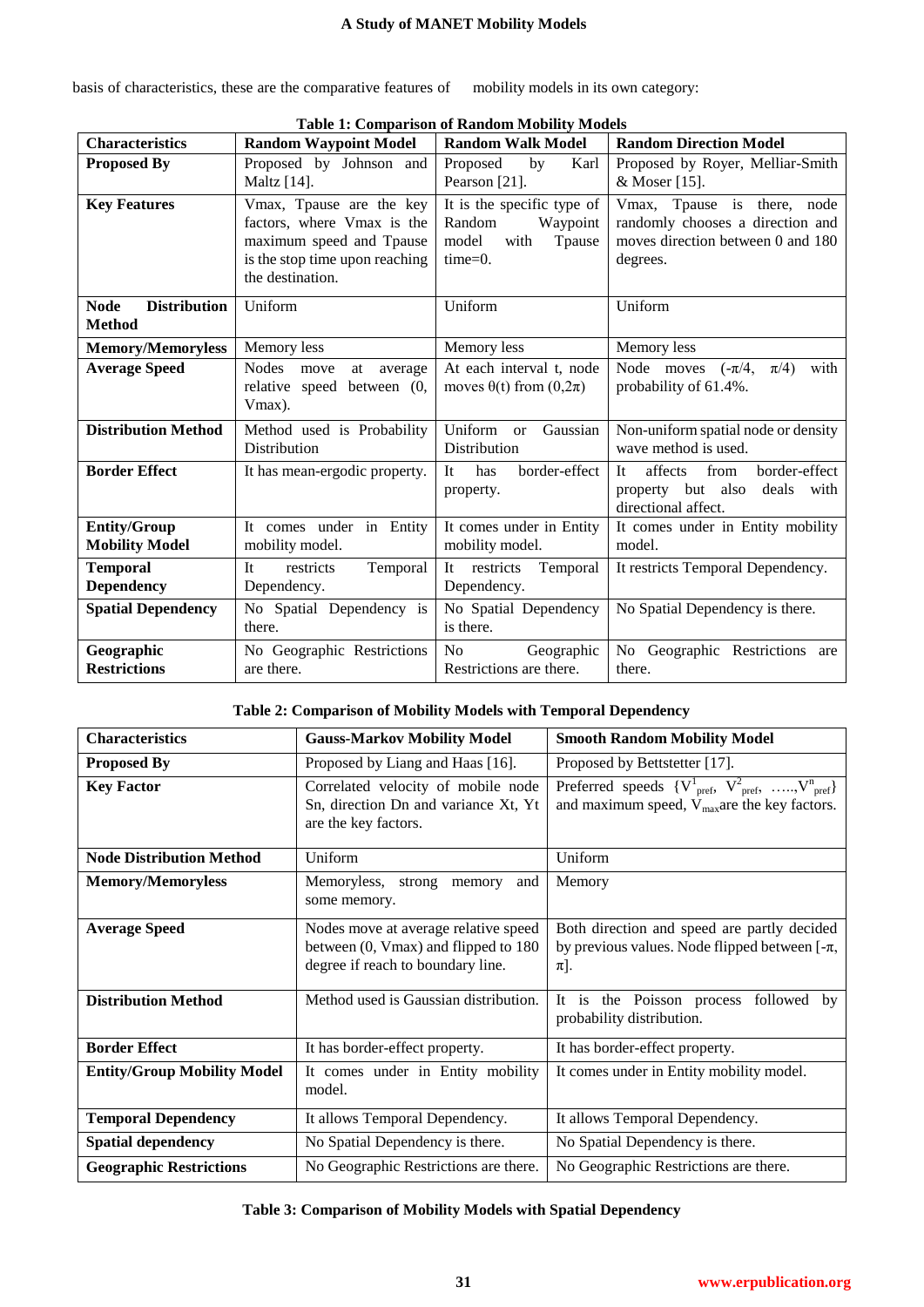# **International Journal of Engineering and Technical Research (IJETR) ISSN: 2321-0869 (O) 2454-4698 (P), Volume-3, Issue-12, December 2015**

| <b>Characteristics</b>             | <b>Reference Point Group Mobility Model</b>               | <b>Column Mobility Model</b>                            |
|------------------------------------|-----------------------------------------------------------|---------------------------------------------------------|
| <b>Proposed By</b>                 | Proposed by X. Hong, G. Pei and C. C.                     | Proposed by M. Sanchez and P. Manzoni                   |
|                                    | Chiang $[18]$ .                                           | $[19]$ .                                                |
| <b>Key Factors</b>                 | Each group has a centre, a logical centre, a              | Same as RPGM, having set of mobile                      |
|                                    | group leader and group members. The                       | nodes, reference point $RP_i^t$ , along with            |
|                                    | motion vector of group, $V_{\text{group}}^t$ and motion   | advance vector of each mobile node $i$ , at             |
|                                    | vector of a group member $i$ , at time $t$ ,              | time t, $\alpha_i^t$ for referencing the grid property. |
|                                    | named as reference point, $RM_i^t$ are the key            |                                                         |
|                                    | factors.                                                  |                                                         |
| <b>Node Distribution Method</b>    | Uniform                                                   | Uniform                                                 |
| <b>Memory/Memoryless</b>           | Memory                                                    | Memory                                                  |
| <b>Average Speed</b>               | Nodes move at average relative speed                      | Average relative speed is $(0, r_{max})$ and            |
|                                    | between (0, $r_{\text{max}}$ ) and flipped to 0 to $2\pi$ | flipped to 180 degree if reach to boundary              |
|                                    | degree if reach to boundary line.                         | line.                                                   |
| <b>Distribution Method</b>         | Method used is Uniform distribution.                      | It is the centralized distribution.                     |
|                                    | Maximum allowed speed is $r_{\text{max}}$ .               | same.                                                   |
| <b>Entity/Group Mobility Model</b> | It comes under in Group mobility model.                   | It comes under in Group mobility model.                 |
| <b>Temporal Dependency</b>         | It does not allow Temporal Dependency.                    | It does not allow Temporal Dependency.                  |
| <b>Spatial Dependency</b>          | Spatial Dependency is there.                              | Spatial Dependency is there.                            |
| <b>Geographic Restrictions</b>     | No Geographic Restrictions are there.                     | No Geographic Restrictions are there.                   |

# **Table 4: Comparison of Mobility Models with Geographic Restrictions**

| <b>Characteristics</b>                 | <b>Pathway Mobility Model</b>                 | <b>Obstacle Mobility Model</b>               |
|----------------------------------------|-----------------------------------------------|----------------------------------------------|
| <b>Proposed By</b>                     | Proposed by Tian, Hahner & Becker [20]        | Proposed by Johansson, Larsson and           |
|                                        |                                               | Hedman [11].                                 |
| <b>Key Factors</b>                     | Simualtion area is built up in the form of    | Simulation area is in the form of city map   |
|                                        | graph, nodes as vertices and edges as paths,  | having obstacles also.                       |
|                                        | along with pause time, $T_{\text{pause}}$ .   |                                              |
| <b>Node Distribution Method</b>        | Non-Uniform                                   | Non-Uniform                                  |
| <b>Memory/Memoryless</b>               | Memoryless                                    | Memoryless                                   |
| <b>Average Speed</b>                   | Nodes move at average relative speed          | Trajectory has been made and changes if      |
|                                        | between $(0, r_{max})$ and choose the next    | obstacles come in the path.                  |
|                                        | destination after<br>reaching<br>the<br>final |                                              |
|                                        | destination.                                  |                                              |
| <b>Distribution</b><br>Method/Shortest | Nodes placed randomly and reach to            | Voronoi graph is built up and Dijkstra       |
| <b>Path Algorithm</b>                  | destination by following the shortest path.   | algorithm is used to find the shortest path. |
| <b>Property</b>                        | Pseudo-Random fashion.                        | Pseudo random with obstacles.                |
| <b>Entity/Group Mobility Model</b>     | It comes under in Entity mobility model.      | It comes under in Entity mobility model.     |
| <b>Temporal Dependency</b>             | It does not allow Temporal Dependency.        | It does not allow Temporal Dependency.       |
| <b>Spatial Dependency</b>              | No Spatial Dependency is there.               | No Spatial Dependency is there.              |
| <b>Geographic Restrictions</b>         | Geographic Restrictions are resolved.         | Geographic Restrictions are resolved.        |

Table 1, Table 2, Table 3, Table 4 summarized the random mobility models (Random Waypoint Model, Random Walk Model and Random Direction Model), Temporal Dependency based Mobility Models (Guass-Markov, Smooth Random Mobility Model), Spatial Dependency Bases Mobility Models (Reference Point Group Mobility Model, Column Mobility Model), Mobility Models with Geographic Restrictions (Pathway Mobility Model, Obstacle Mobility Model), respectively on the basis of various characteristics. Among these characteristics, Node distribution method, Average mobility speed, Temporal Dependency, Spatial Dependency and Geographic Restrictions, Category of Mobility Model are compared. There is currently a large number of mobility models used in the literature. As discussed earlier, these models have different properties, each with its advantages and disadvantages. Further categorization of mobility models may include realism, diversification and complexity.

# **REFERENCES**

- [1]. Zaiba Ishrat, "Security issues, challenges & solution in MANET", International Journal of Computer Science& Technology, Vol. 2, Issue 4,pp. 108-112, Oct . - Dec. 2011.
- [2]. Mr. L Raja, Capt. Dr. S Santhosh Baboo, "An Overview of MANET: Applications, Attacks and Challenges", International Journal of Computer Science and Mobile Computing, Vol.3 Issue.1, pp. 408-417, January- 2014.
- [3]. Ankur O. Bang and Prabhakar L. Ramteke, "MANET: History, Challenges and Applications", International Journal of Application or Innovation in Engineering & Management, Vol. 2, Issue 9, pp- 249-251, September 2013.
- [4]. Fan Bai and Ahmed Helmy, "Ä Survey of Mobility Models in Wireless Adhoc Networks" [http://www.cise.ufl.edu/~helmy/papers/Survey-Mobility-Chapter-1.pdf](http://www.cise.ufl.edu/~helmy/papers/Survey-Mobility-Chapter-1.pdf,%20pp.%201-30,%20December%202008.%202) [, pp. 1-30, December 2008.](http://www.cise.ufl.edu/~helmy/papers/Survey-Mobility-Chapter-1.pdf,%20pp.%201-30,%20December%202008.%202)
- [5].Noor Mohd and Quamar Danish, "Simulation Study for Performance Comparison with Mobility Models of Routing Protocols in Mobile Adhoc Network", Journal of Information and Operations Management, Vol. 3, Issue 1, pp. 261-264, 2012.
- [6]. Liu Tie-Yuan, CHANG Liang, GuTian-Long, "Analyzing the Impact of Entity Mobility Models on the Performance of Routing Protocols in the MANET", Third International Conference on Genetic and Evolutionary Computing, Pages: 56-59, 2009.